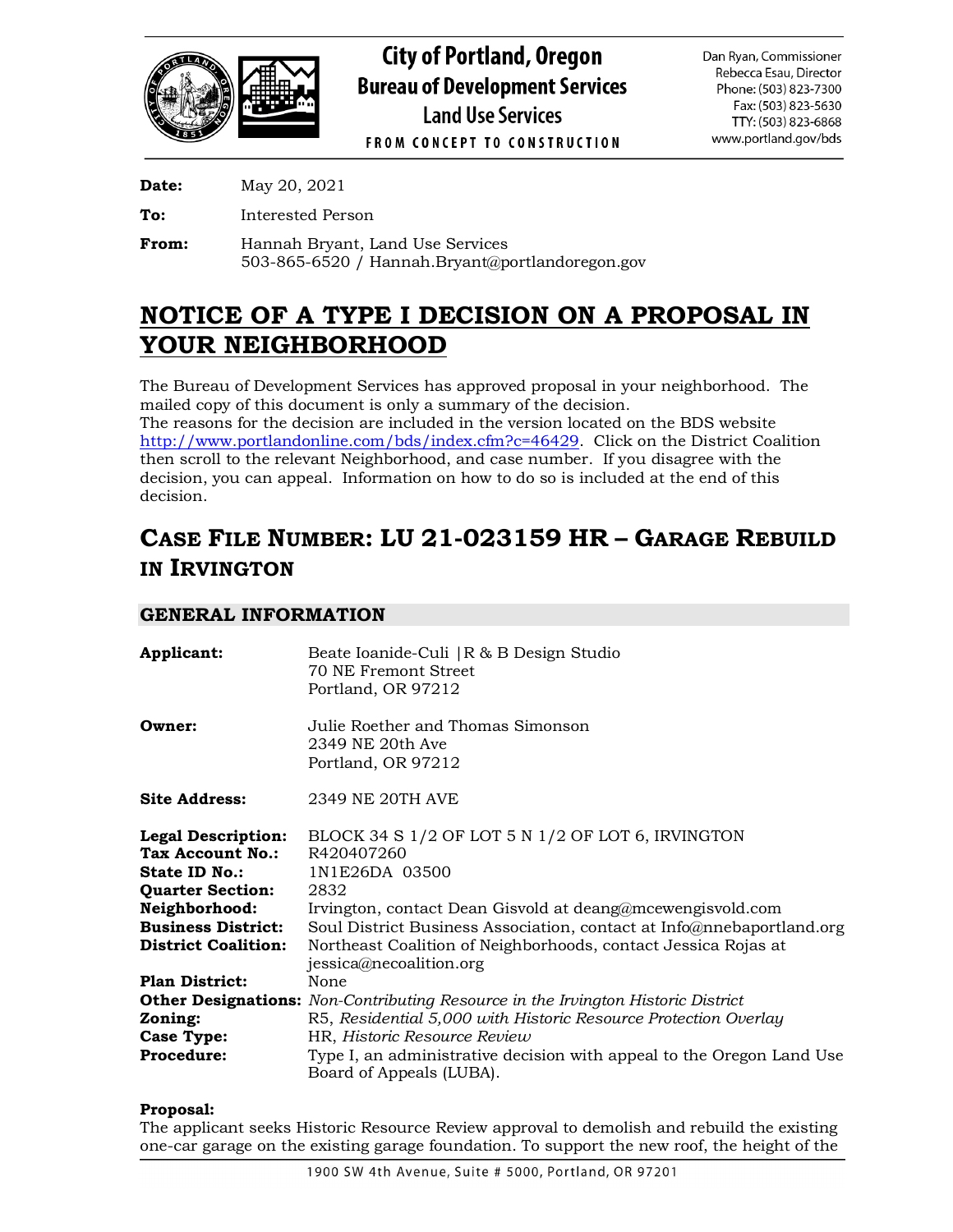proposed rebuild will be 16" taller than the existing, for a total height of eight feet and eight inches (8'-8"). The previously mailed notice showed a roof deck on the roof of the proposed garage. The applicant has removed the rooftop deck from the scope of the review.

Historic Resource Review is required for non-exempt exterior alterations in the Irvington Historic District.

#### **Relevant Approval Criteria:**

In order to be approved, this proposal must comply with the approval criteria of Title 33, Portland's Zoning Code. The relevant approval criteria are:

*33.846.060.G – Other Approval Criteria*

## **ANALYSIS**

**Site and Vicinity:** Constructed in 1925, the primary home and the garage on the property were found to be non-contributing when the Irvington National Register Nomination was compiled. A note in the nomination states that the garage appears to have been modified. The mid-block, 5,000 property is located in the Irvington Historic District.

Irvington Historic District Platted in the late Nineteenth Century as the first addition to Portland that employed restrictive covenants, the Irvington area developed intensely with a mix of middle-class housing types and sizes during the first two decades of the Twentieth Century. The contributing resources in Irvington range in design character from expressions of the late Victorian Era styles, especially Queen Anne, through the many Period Revival modes of the early decades of the Twentieth Century, to a few early modernist examples. There is also a wide diversity in the sizes of lots and houses. In terms of the streetscape, the numbered north-south avenues in Irvington vary dramatically in width, and they mostly form rather long block faces which the houses generally face. The named east-west street block faces are more consistent in length, almost all being traditional 200' Portland blocks. All are lined with mature street trees. These patterns help to lend the neighborhood the distinctive and homogeneous historic character.

**Zoning:** The Residential 5,000 (R5) single-dwelling zone is intended to preserve land for housing and to provide housing opportunities for individual households. The zone implements the comprehensive plan policies and designations for single-dwelling housing. Minimum lot size is 3,000 square feet, with minimum width and depth dimensions of 36 and 50 feet, respectively. Minimum densities are based on lot size and street configuration. Maximum densities are 1 lot per 5,000 square feet of site area.

The Historic Resource Protection overlay is comprised of Historic and Conservation Districts, as well as Historic and Conservation Landmarks and protects certain historic resources in the region and preserves significant parts of the region's heritage. The regulations implement Portland's Comprehensive Plan policies that address historic preservation. These policies recognize the role historic resources have in promoting the education and enjoyment of those living in and visiting the region. The regulations foster pride among the region's citizens in their city and its heritage. Historic preservation beautifies the city, promotes the city's economic health, and helps to preserve and enhance the value of historic properties.

Land Use History: City records indicate there are no prior land use reviews for this site.

**Agency Review:** A Notice of Proposal in your Neighborhood was mailed on **April 15, 2021**. The Type I Review does not trigger reviews from other bureaus.

**Neighborhood Review:** A Notice of Proposal in Your Neighborhood was mailed on **April 15, 2021**. One written response has been received from either the Neighborhood Association or notified property owners in response to the proposal.

• Dean Gisvold. April 29, 2021. The ICA does not object to the proposal but questions whether the property was correctly classified as non-contributing.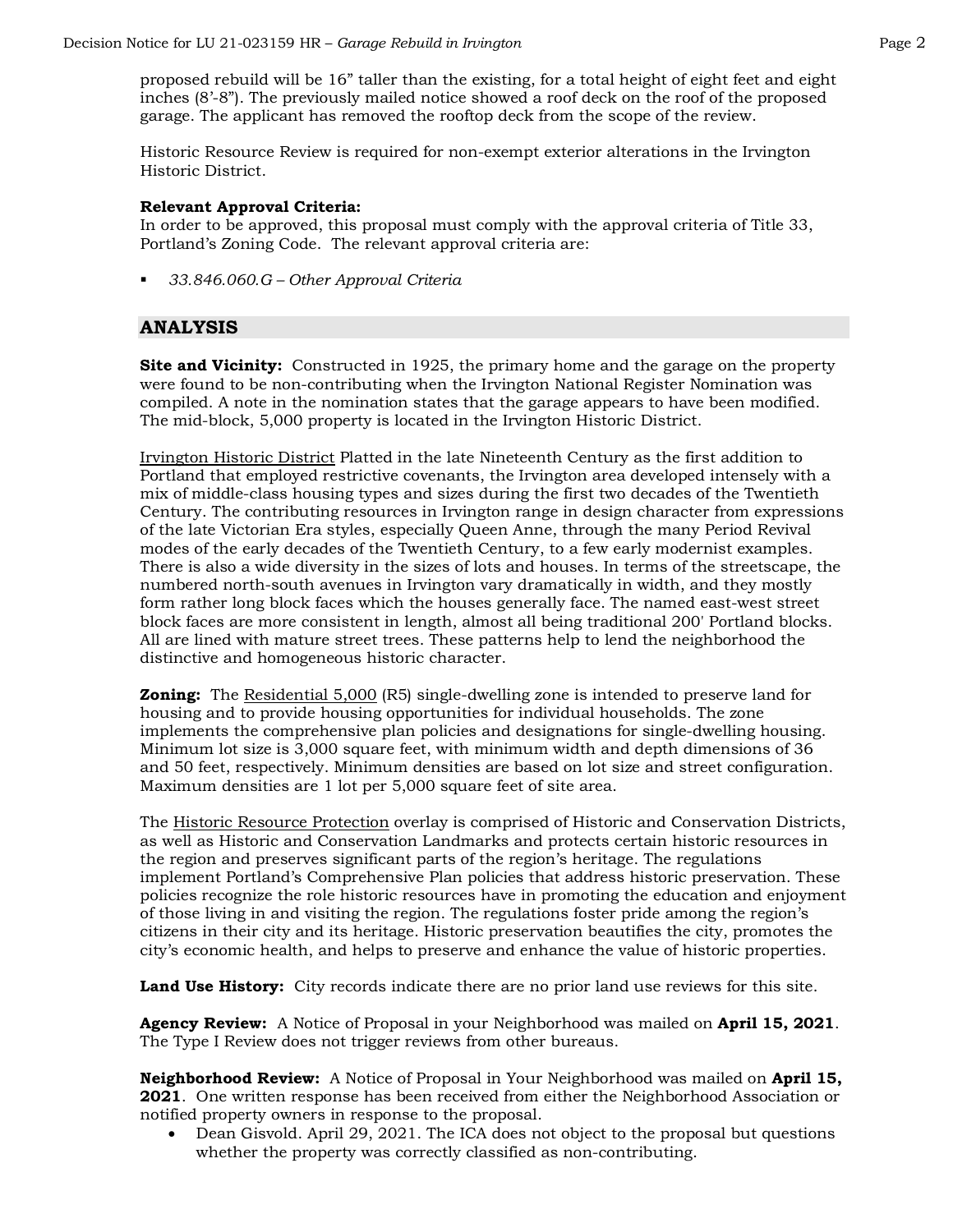# **ZONING CODE APPROVAL CRITERIA**

#### **Chapter 33.846.060 - Historic Resource Review**

#### **Purpose of Historic Resource Review**

Historic Resource Review ensures the conservation and enhancement of the special characteristics of historic resources.

#### **Historic Resource Review Approval Criteria**

Requests for Historic Resource Review will be approved if the review body finds the applicant has shown that all of the approval criteria have been met.

**Findings:** The site is within the Irvington Historic District and the proposal is for non-exempt treatment. Therefore, Historic Resource Review approval is required. The approval criteria are those listed in *33.846.060 G – Other Approval Criteria*.

*Staff has considered all guidelines and addressed only those applicable to this proposal.*

#### **33.846.060 G - Other Approval Criteria**

**1. Historic character.** The historic character of the property will be retained and preserved. Removal of historic materials or alteration of features and spaces that contribute to the property's historic significance will be avoided.

**2. Record of its time.** The historic resource will remain a physical record of its time, place, and use. Changes that create a false sense of historic development, such as adding conjectural features or architectural elements from other buildings will be avoided.

**3. Historic changes.** Most properties change over time. Those changes that have acquired historic significance will be preserved.

**4. Historic features.** Generally, deteriorated historic features will be repaired rather than replaced. Where the severity of deterioration requires replacement, the new feature will match the old in design, color, texture, and other visual qualities and, where practical, in materials. Replacement of missing features must be substantiated by documentary, physical, or pictorial evidence.

**5. Historic materials.** Historic materials will be protected. Chemical or physical treatments, such as sandblasting, that cause damage to historic materials will not be used.

**Findings for 1, 2, 3, 4, and 5:** The proposal to re-build a garage in the same footprint as the existing non-garage will maintain the character and features of this non-contributing resource, which serves as a record of its time in its design, despite not being classified as a contributing structure. The minor increase to height to facilitate necessary roof structure will have minimal impact on the street façade. Since the garage is set into the hillside, the street façade is the only fully exposed façade. The changes will not impact its contribution to the street pattern of garages set into grade, and houses set above them, which is typical on this block.

While the existing garage will be demolished and rebuilt, it lacks any historic designation that warrants preserving its materials. The proposed re-built garage will be formed out of the same material palette, with new painted wood trim to match the existing wood trim.

*Therefore, these guidelines are met.*

**7. Differentiate new from old.** New additions, exterior alterations, or related new construction will not destroy historic materials that characterize a property. New work will be differentiated from the old.

**8. Architectural compatibility.** New additions, exterior alterations, or related new construction will be compatible with the resource's massing, size, scale, and architectural features. When retrofitting buildings or sites to improve accessibility for persons with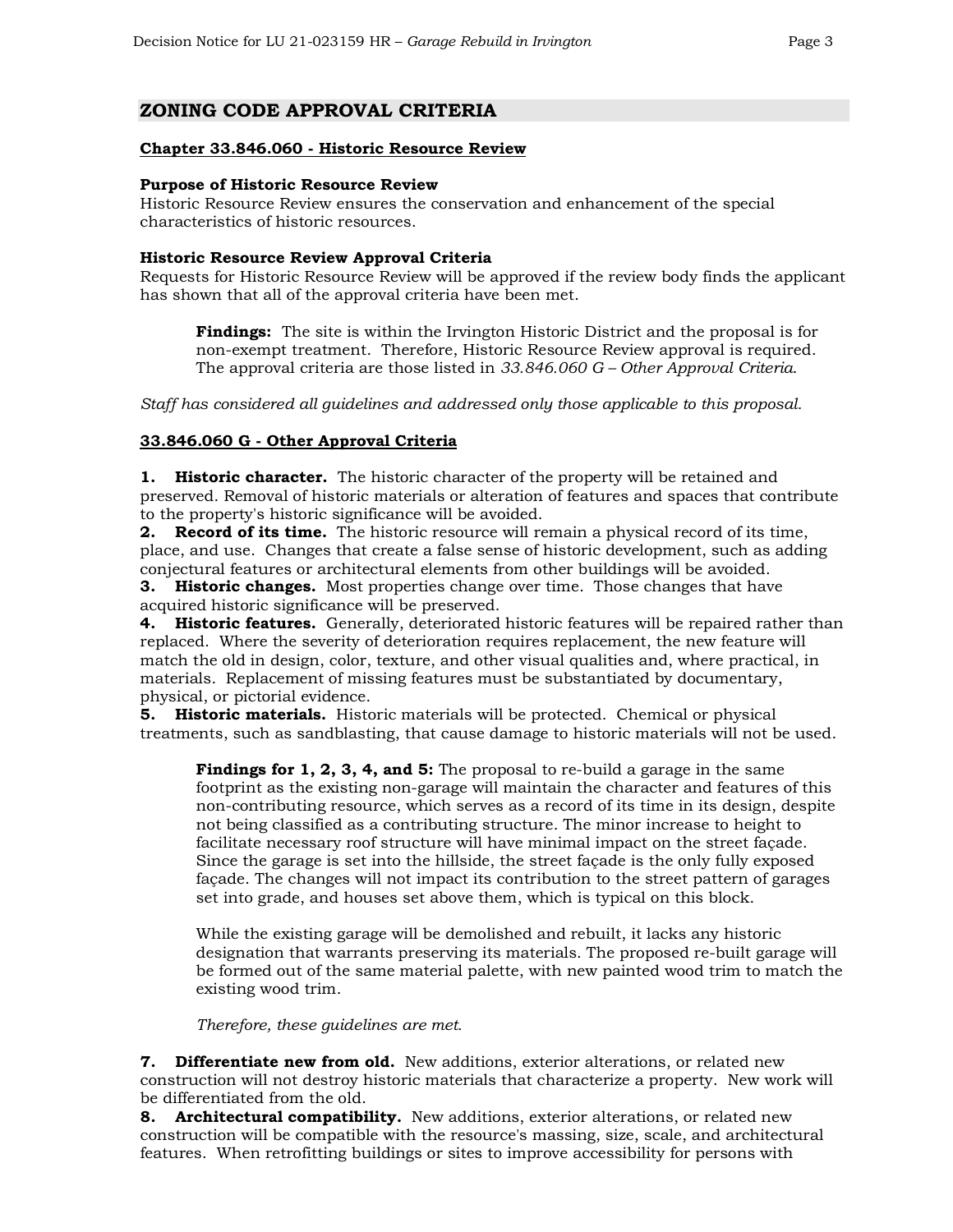disabilities, design solutions will not compromise the architectural integrity of the historic resource.

**9. Preserve the form and integrity of historic resources.** New additions and adjacent or related new construction will be undertaken in such a manner that if removed in the future, the essential form and integrity of the historic resource and its environment would be unimpaired.

**10. Hierarchy of compatibility.** Exterior alterations and additions will be designed to be compatible primarily with the original resource, secondarily with adjacent properties, and finally, if located within a Historic or Conservation District, with the rest of the district. Where practical, compatibility will be pursued on all three levels.

**Findings for 7, 8, 9, and 10:** The proposed rebuilt garage will be constructed with modern construction methods and materials and will therefore be less vulnerable to the cracking and deterioration of water damage and pressure that has compromised the existing structure. While three sides of the exterior are obscured by soil, when viewed from within the new structure it will be easily differentiated from the previous garage. In matching the size of the existing garage, and rebuilding it on the same footprint, the new structure will match the original building's size, scale, and architectural features.

As neither the house nor the garage are contributing resources, the garage is evaluated for compatibility within the Historic District. Matching the original form and materiality of the existing garage, and maintaining its location ensures a consistent contribution to the unique typology in this part of Irvington where garages are embedded within the slope of the hillside, and houses are set one story above the street. This garage is compatible with its non-contributing primary resource, and the adjacent properties, and the Historic District.

*Therefore, these guidelines are met.* 

## **DEVELOPMENT STANDARDS**

Unless specifically required in the approval criteria listed above, this proposal does not have to meet the development standards in order to be approved during this review process. The plans submitted for a building or zoning permit must demonstrate that all requirements of Title 11 can be met, and that all development standards of Title 33 can be met or have received an Adjustment or Modification via a land use review, prior to the approval of a building or zoning permit.

# **CONCLUSIONS**

The purpose of the Historic Resource Review process is to ensure that additions, new construction, and exterior alterations to historic resources do not compromise their ability to convey historic significance. This proposal meets the applicable Historic Resource Review criteria and therefore warrants approval.

# **ADMINISTRATIVE DECISION**

Approval of the demolition and rebuilding of a garage in the existing garage footprint, per the approved site plans, Exhibits C-1 through C-5, signed and dated May 20, 2021, subject to the following conditions:

A. As part of the building permit application submittal, the following development-related conditions (B through C) must be noted on each of the four required site plans or included as a sheet in the numbered set of plans. The sheet on which this information appears must be labeled "ZONING COMPLIANCE PAGE- Case File LU 21-023159 HR." All requirements must be graphically represented on the site plan, landscape, or other required plan and must be labeled "REQUIRED."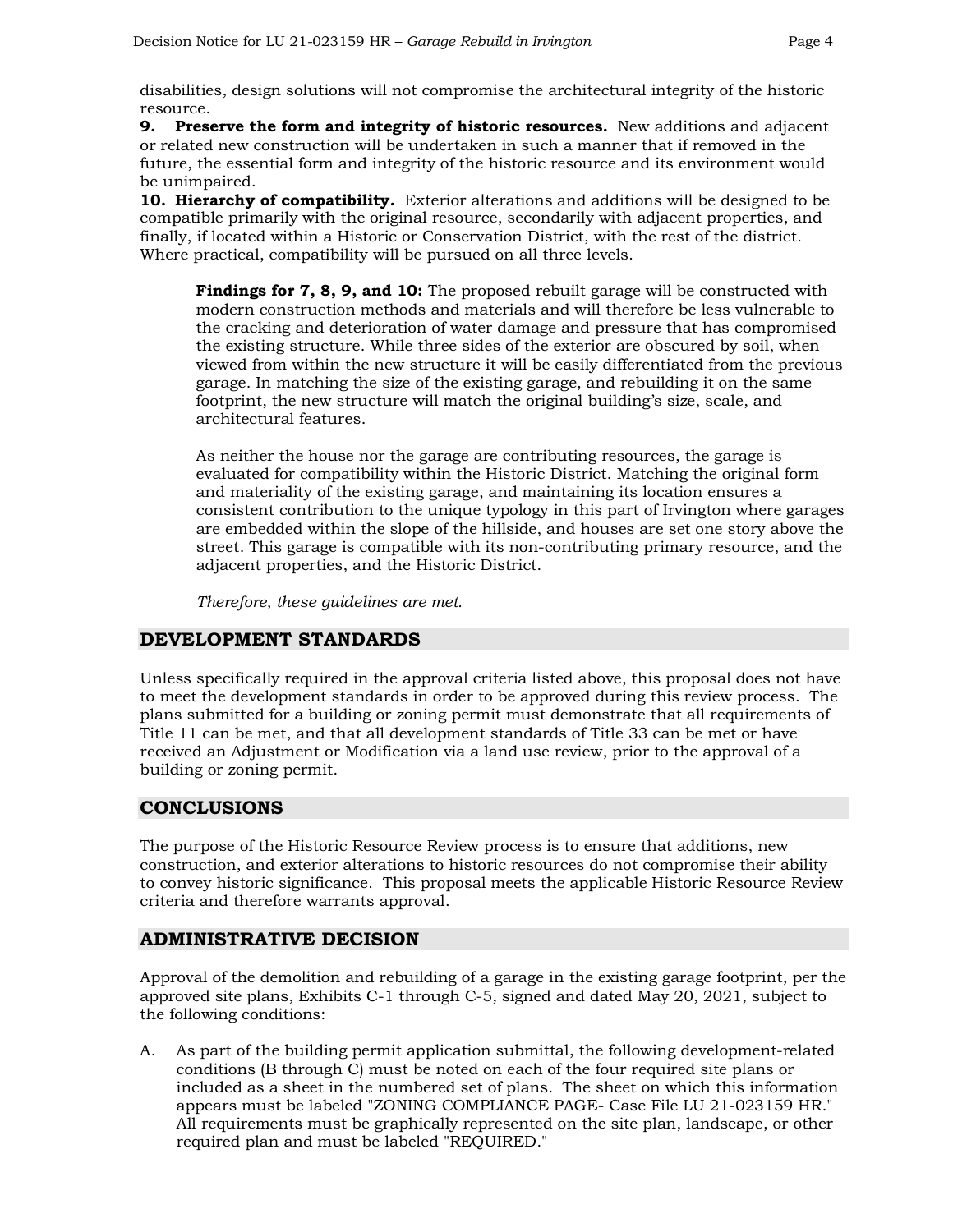- B. At the time of building permit submittal, a signed Certificate of Compliance form [\(https://www.portlandoregon.gov/bds/article/623658\)](https://www.portlandoregon.gov/bds/article/623658) must be submitted to ensure the permit plans comply with the Design/Historic Resource Review decision and approved exhibits.
- C. No field changes allowed.

### **Staff Planner: Hannah Bryant**

| Decision rendered by: | HannelmanProsant |  |                                                                    | on May 18, 2021 |
|-----------------------|------------------|--|--------------------------------------------------------------------|-----------------|
|                       |                  |  | By authority of the Director of the Bureau of Development Services |                 |

### **Decision mailed May 20, 2021**

**Procedural Information.** The application for this land use review was submitted on March 8, 2021 and was determined to be complete on April 7, 2021.

*Zoning Code Section 33.700.080* states that Land Use Review applications are reviewed under the regulations in effect at the time the application was submitted, provided that the application is complete at the time of submittal, or complete within 180 days. Therefore, this application was reviewed against the Zoning Code in effect on March 8, 2021.

*ORS 227.178* states the City must issue a final decision on Land Use Review applications within 120-days of the application being deemed complete. The 120-day review period may be waived or extended at the request of the applicant. In this case the applicant did not waive or extend the 120-day review period. Unless further extended by the applicant, **the 120 days will expire on: August 5, 2021.**

**Some of the information contained in this report was provided by the applicant.**  As required by Section 33.800.060 of the Portland Zoning Code, the burden of proof is on the applicant to show that the approval criteria are met. The Bureau of Development Services has independently reviewed the information submitted by the applicant and has included this information only where the Bureau of Development Services has determined the information satisfactorily demonstrates compliance with the applicable approval criteria. This report is the decision of the Bureau of Development Services with input from other City and public agencies.

**Conditions of Approval.** If approved, this project may be subject to a number of specific conditions, listed above. Compliance with the applicable conditions of approval must be documented in all related permit applications. Plans and drawings submitted during the permitting process must illustrate how applicable conditions of approval are met. Any project elements that are specifically required by conditions of approval must be shown on the plans, and labeled as such.

These conditions of approval run with the land, unless modified by future land use reviews. As used in the conditions, the term "applicant" includes the applicant for this land use review, any person undertaking development pursuant to this land use review, the proprietor of the use or development approved by this land use review, and the current owner and future owners of the property subject to this land use review.

**This decision, and any conditions associated with it, is final.** It may be appealed to the Oregon Land Use Board of Appeals (LUBA), within 21 days of the date the decision is mailed, as specified in the Oregon Revised Statute (ORS) 197.830. Among other things, ORS 197.830 requires that a petitioner at LUBA must have submitted written testimony during the comment period for this land use review. Contact LUBA at 775 Summer St NE Suite 330, Salem, OR 97301-1283 or phone 1-503-373-1265 for further information.

If you are interested in viewing information in the file, please contact the planner listed on the front of this decision. The planner can provide some information over the phone. Please note that due to COVID-19 and limited accessibility to paper files, only digital copies of material in the file are available for viewing. Additional information about the City of Portland, city bureaus, and a digital copy of the Portland Zoning Code is available on the internet at [https://www.portlandoregon.gov/citycode/28197.](https://www.portlandoregon.gov/citycode/28197)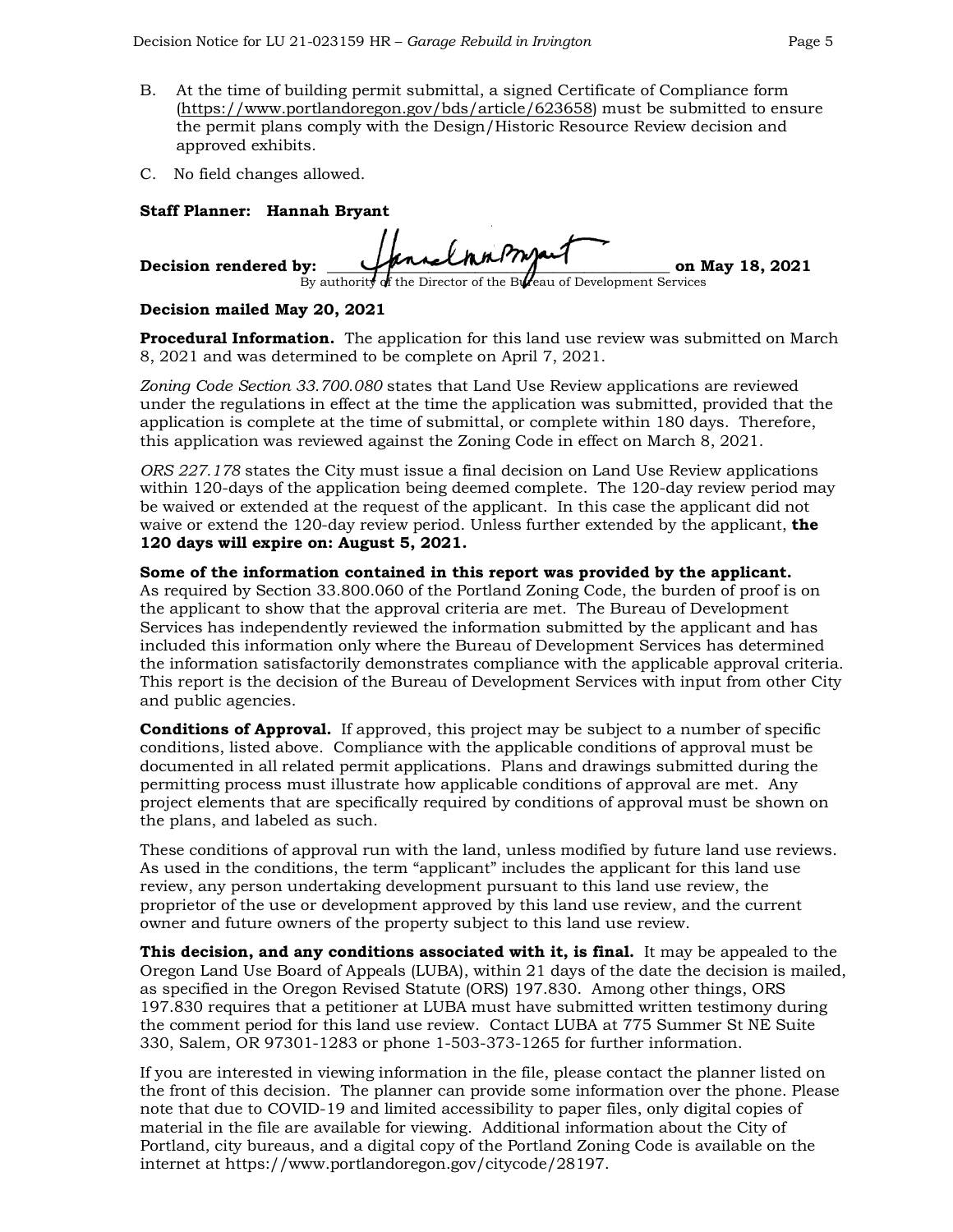### **Recording the final decision.**

If this Land Use Review is approved the final decision will be recorded with the Multnomah County Recorder.

• *Unless appealed,* the final decision will be recorded after **May 20, 2021** by the Bureau of Development Services.

The applicant, builder, or a representative does not need to record the final decision with the Multnomah County Recorder.

For further information on your recording documents please call the Bureau of Development Services Land Use Services Division at 503-823-0625.

**Expiration of this approval.** An approval expires three years from the date the final decision is rendered unless a building permit has been issued, or the approved activity has begun.

Where a site has received approval for multiple developments, and a building permit is not issued for all of the approved development within three years of the date of the final decision, a new land use review will be required before a permit will be issued for the remaining development, subject to the Zoning Code in effect at that time.

**Applying for your permits.** A building permit, occupancy permit, or development permit may be required before carrying out an approved project. At the time they apply for a permit, permitees must demonstrate compliance with:

- All conditions imposed herein;
- All applicable development standards, unless specifically exempted as part of this land use review;
- All requirements of the building code; and
- All provisions of the Municipal Code for the City of Portland, and all other applicable ordinances, provisions and regulations of the City.

#### **EXHIBITS**

#### NOT ATTACHED UNLESS INDICATED

- A. Applicant's Submittals
	- 1. Original Submittal
	- 2. Revised Submittal
- B. Zoning Map (attached)
- C. Plans/Drawings:
	- 1. Site Plan (attached)
	- 2. Floor Plan
	- 3. Garage Section
	- 4. Front (Street) Elevation
	- 5. Garage Door Cut Sheet
- D. Notification information:
	- 1. Mailing list
	- 2. Mailed notice
- E. Agency Responses: None
- F. Correspondence:
	- 1. Gisvold, Dean. April 29, 2021. The ICA does not object to the proposal, but questions whether the property is correctly classified as non-contributing.
- G. Other:
	- 1. Original LU Application

**The Bureau of Development Services is committed to providing equal access to information and hearings. Please notify us no less than five business days prior to the event if you need special accommodations. Call 503-823-7300 (TTY 503-823-6868).**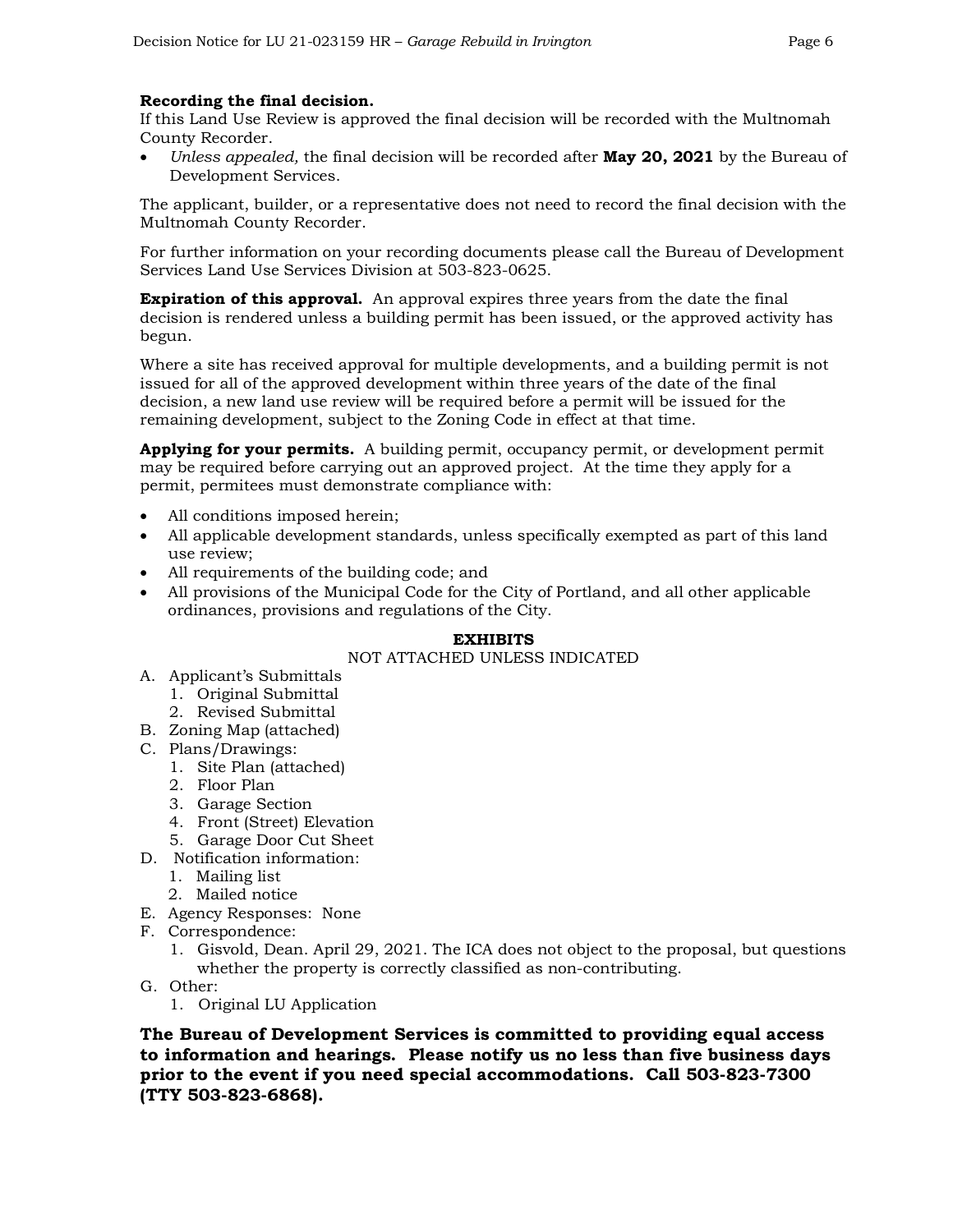

IRVINGTON HISTORIC DISTRICT

Scale State ID Exhibit 1N1E26DA 3500 B Mar 09, 2021 1 inch = 200 feet